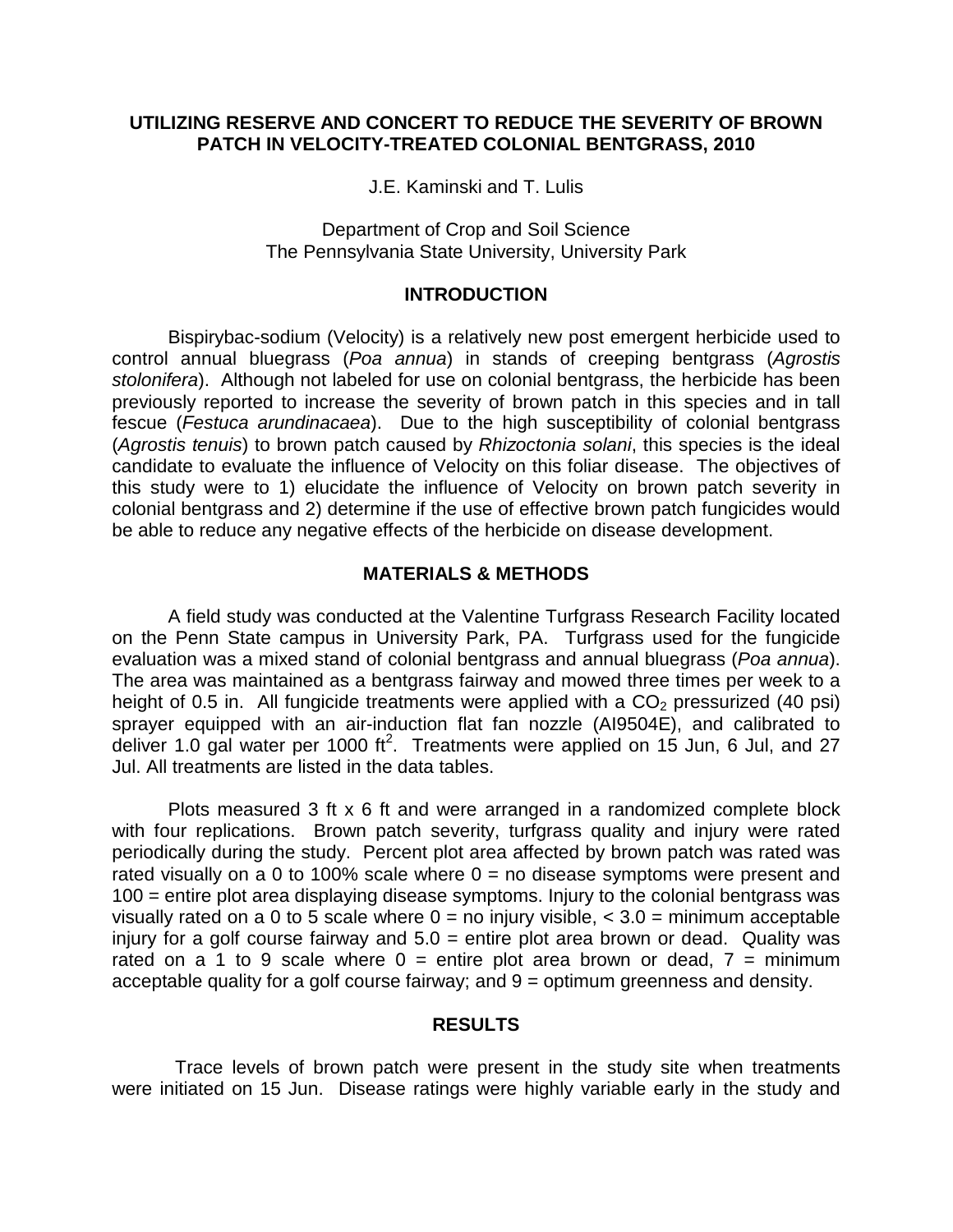few differences among treatments and the untreated control plots were present (Table 1). Disease pressure, however, began to increase significantly approximately 2 to 3 weeks after the second application of each treatment. When plots were rated on 28 Jul, the untreated control plots had an average of 28 to 48% brown patch. Similarly, plots treated with either 4.0 or 6.0 oz of Velocity had 14 to 59% brown patch and were not different than the untreated control plots. Plots receiving fungicides alone or in combination with Velocity had significantly less disease and no differences among fungicides were observed. On the final rating date (13 Aug; ~2 weeks after the last application), plots treated with Reserve or Concert had between 0 and 9% brown patch. Excellent disease suppression  $(≤ 1.0%)$  was observed within plots treated with Reserve (all rates and Velocity combinations) and Concert alone (5.5 fl oz). Although few statistical differences were observed among fungicide treatments, only plots treated three times with Concert  $+$  Velocity (6.0 oz) had brown patch percentages similar to the untreated control plots. With the exception of the low rate of Velocity evaluated in this study (4.0 oz), all plots treated with Velocity alone had significantly greater brown patch when compared to the untreated control plots.

Injury to the colonial bentgrass was sporadic and highly influenced by both the disease and applications of Velocity. The greatest level of injury was observed within plots treated only with Velocity and the injury appeared to last throughout the duration of the study (Table 2). Trace levels of injury were observed with other plots and appeared to be influence by the presence or absence of Velocity. One exception was on the final rating date (28 Jul) when injury appeared to be highly influenced by disease severity and was observed within even the untreated control plots. Little to no injury was observed within plots receiving fungicides only (in the absence of Velocity).

## **DISCUSSION**

Similar to previous reports, applications of Velocity to colonial bentgrass can increase the incidence and severity of brown patch. This is the first report that we are aware of, however, that fungicides effective against brown patch can help to reduce the negative impact of Velocity on this disease. In this study, both Reserve and Concert were effective at reducing brown patch even where Velocity was used. Future studies investigating the influence of single active ingredients previously reported to be effective against brown patch should be conducted to determine if a tank-mix of fungicides are necessary to provide disease control or if a single active ingredient would provide acceptable control. Additional studies should also seek to determine the influence of Velocity and potential fungicide mitigation in other turfgrass species such as tall fescue that are highly susceptible to brown patch.

# **ACKNOWLEGEMENTS**

We thank Bayer Environmental Science, Syngenta, and the Pennsylvania Turfgrass Council for providing financial support of this research.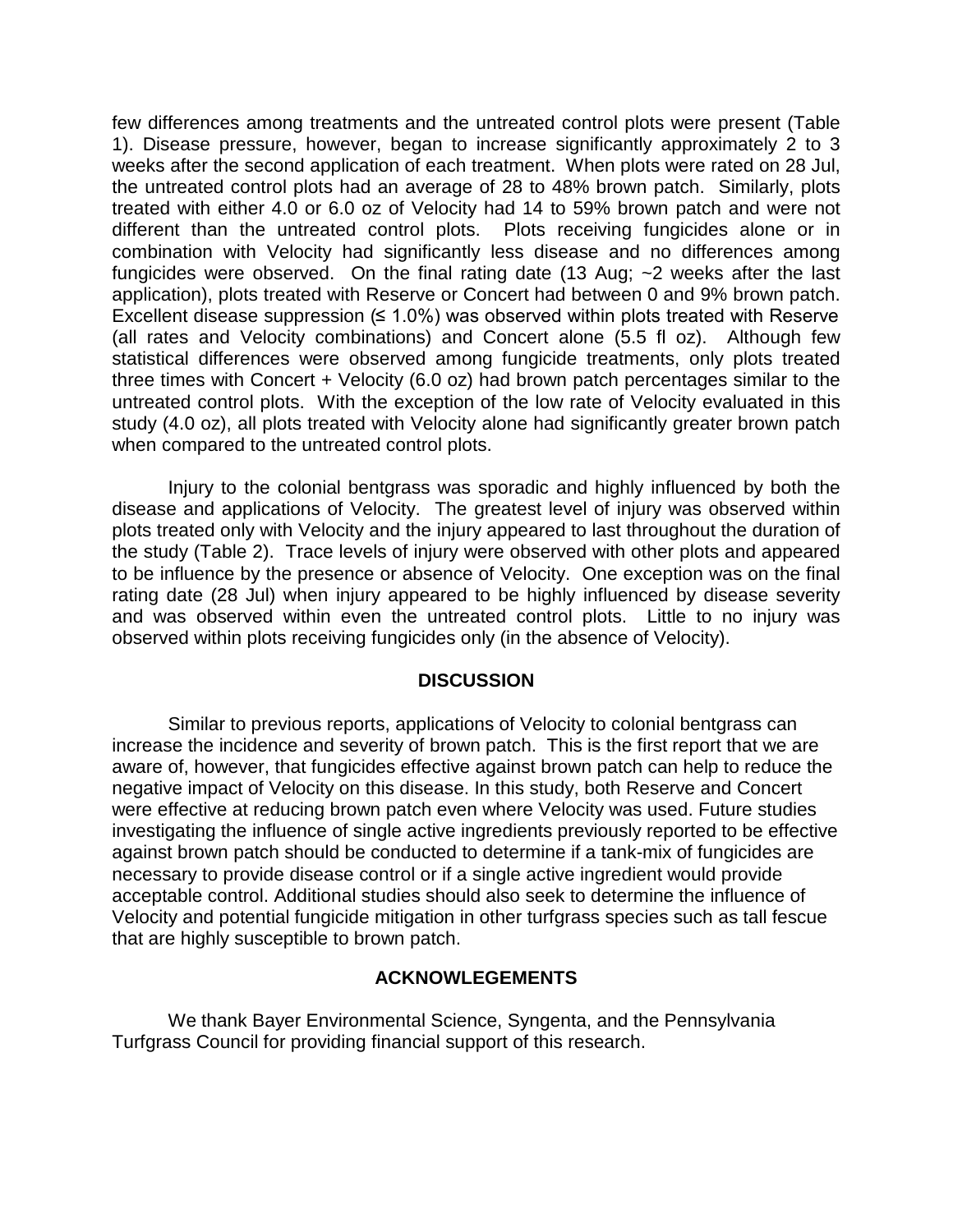|                 |                                   | Application       |                  | Brown patch $(%)^z$ |                 |        |                  |
|-----------------|-----------------------------------|-------------------|------------------|---------------------|-----------------|--------|------------------|
|                 | Treatment and rate per 1000 sq ft | Code <sup>y</sup> | 18 Jun           | 2 Jul               | 14 Jul          | 28 Jul | 13 Aug           |
|                 |                                   | <b>ABC</b>        | 2 d <sup>x</sup> | 4 bc                | 0 <sub>c</sub>  | 5 d    | 1ef              |
| 2               |                                   | <b>ABC</b>        | 4 d              | 3 bc                | 0 c             | 3 d    | 0 f              |
| 3               |                                   | <b>ABC</b>        | 1 d              | 0 <sub>c</sub>      | 0 <sub>c</sub>  | 1 d    | 1 ef             |
| 4               | Velocity 6.0 oz/A                 | AB                | 14 abc           | 9 a                 | 28 a            | 59 a   | 27ab             |
| 5               | Velocity 6.0 oz/A                 | <b>ABC</b>        | 14 abc           | 5 ab                | 15 <sub>b</sub> | 41 b   | 28 a             |
| 6               | Velocity 4.0 oz/A                 | <b>ABC</b>        | 17 a             | 9 a                 | 20 <sub>b</sub> | 53 ab  | 19 <sub>bc</sub> |
| $\overline{7}$  | Reserve 4.5 fl oz                 | ABC               |                  |                     |                 |        |                  |
|                 |                                   | AB                | 7 bcd            | 5 ab                | 3c              | 2d     | 0 f              |
| 8               | Concert 5.5 fl oz                 | <b>ABC</b>        |                  |                     |                 |        |                  |
|                 | Velocity 6.0 oz/A                 | AB                | 16ab             | 2 bc                | 1 c             | 6 d    | 4 ef             |
| 9               | Reserve 4.5 fl oz                 | <b>ABC</b>        |                  |                     |                 |        |                  |
|                 |                                   | <b>ABC</b>        | 6 cde            | 4 bc                | 2c              | 3 d    | 1ef              |
| 10 <sup>1</sup> | Concert 5.5 fl oz                 | <b>ABC</b>        |                  |                     |                 |        |                  |
|                 | Velocity 6.0 oz/A                 | <b>ABC</b>        | 17 a             | 3 bc                | 4 c             | 9 d    | 9 de             |
| 11              | Reserve 4.5 fl oz                 | <b>ABC</b>        |                  |                     |                 |        |                  |
|                 |                                   | <b>ABC</b>        | 2d               | 1 bc                | 1 c             | 1 d    | 0 f              |
| 12 <sup>2</sup> | Concert 5.5 fl oz                 | <b>ABC</b>        |                  |                     |                 |        |                  |
|                 |                                   | <b>ABC</b>        | 9 a-d            | 3 bc                | 0 <sub>c</sub>  | 7 d    | 4 ef             |
| 13              |                                   |                   | $8a-d$           | 5 ab                | 5 c             | 48 ab  | 13 <sub>cd</sub> |
| 14              |                                   |                   | 3 d              | 5 ab                | 4 c             | 28 c   | 15 cd            |

Table 1. Percent plot area affected by brown patch (*Rhizoctonia solani*) in a colonial bentgrass (*Agrostis tenuis*) fairway treated with Velocity alone or in combination with Concert of Reserve, 2010.

<sup>7</sup> Percent plot area affected by brown ring patch was rated visually on a 0 to 100% scale where  $0 = no$ disease symptoms were present and  $100 =$  entire plot area displaying disease symptoms.<br>
Treatments were as follows: A = 15 Jun; B = 6 Jul; and C = 27 Jul.<br>
x Means in a column followed by the same letter are not significa

to the Fisher's protected least significant difference t-test.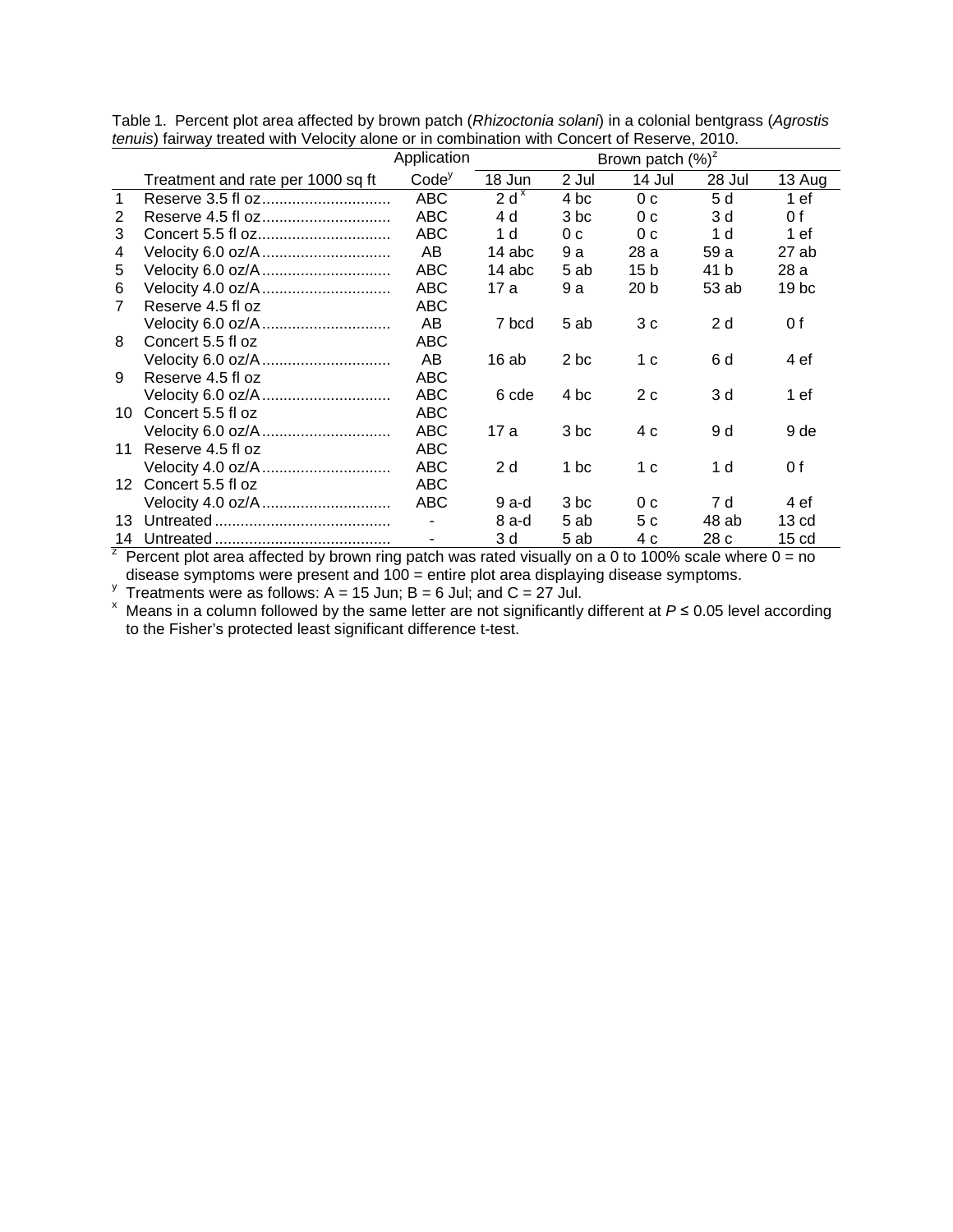|                |                                   | Application       |                    | Injury $(0-5)^{z}$ |                   |                    |  |  |
|----------------|-----------------------------------|-------------------|--------------------|--------------------|-------------------|--------------------|--|--|
|                | Treatment and rate per 1000 sq ft | Code <sup>y</sup> | 18 Jun             | 2 Jul              | 14 Jul            | 28 Jul             |  |  |
| $\mathbf{1}$   |                                   | <b>ABC</b>        | 0.3 b <sup>x</sup> | $0.5$ de           | 0.0 f             | $0.5$ def          |  |  |
| 2              |                                   | <b>ABC</b>        | 0.0 <sub>b</sub>   | 0.3 <sub>e</sub>   | 0.0 f             | 0.0 f              |  |  |
| 3              |                                   | <b>ABC</b>        | 0.0 <sub>b</sub>   | 0.0 <sub>e</sub>   | 0.0 f             | 1.0 <sub>def</sub> |  |  |
| 4              | Velocity 6.0 oz/A                 | AB.               | 1.5a               | 3.0a               | 3.3a              | 3.0a               |  |  |
| 5              | Velocity 6.0 oz/A                 | <b>ABC</b>        | 1.5a               | 2.3ab              | 2.3 <sub>b</sub>  | $2.3$ abc          |  |  |
| 6              |                                   | <b>ABC</b>        | 1.5a               | 2.5ab              | 3.0a              | 2.5ab              |  |  |
| $\overline{7}$ | Reserve 4.5 fl oz                 | ABC               |                    |                    |                   |                    |  |  |
|                |                                   | AB                | 1.0ab              | 2.3ab              | 1.5c              | 0.0 f              |  |  |
| 8              | Concert 5.5 fl oz                 | <b>ABC</b>        |                    |                    |                   |                    |  |  |
|                | Velocity 6.0 oz/A                 | AB                | 1.8a               | $1.5$ bcd          | 0.8 <sub>de</sub> | $1.3$ cde          |  |  |
| 9              | Reserve 4.5 fl oz                 | ABC               |                    |                    |                   |                    |  |  |
|                | Velocity 6.0 oz/A                 | <b>ABC</b>        | 0.0 <sub>b</sub>   | $1.5$ bcd          | 1.0 <sub>cd</sub> | 0.0 f              |  |  |
| 10             | Concert 5.5 fl oz                 | ABC               |                    |                    |                   |                    |  |  |
|                |                                   | <b>ABC</b>        | 1.5a               | 1.8 <sub>bc</sub>  | 1.0 <sub>cd</sub> | 1.0 <sub>def</sub> |  |  |
| 11             | Reserve 4.5 fl oz                 | ABC               |                    |                    |                   |                    |  |  |
|                | Velocity 4.0 oz/A                 | <b>ABC</b>        | 0.8ab              | $1.5$ bcd          | 0.8 <sub>de</sub> | 0.3 <sub>ef</sub>  |  |  |
|                | 12 Concert 5.5 fl oz              | <b>ABC</b>        |                    |                    |                   |                    |  |  |
|                |                                   | <b>ABC</b>        | 1.8a               | $0.8$ cde          | 0.8 <sub>de</sub> | $1.5$ bcd          |  |  |
| 13             |                                   |                   | 1.5a               | 0.3 <sub>e</sub>   | $0.5$ def         | $2.3$ abc          |  |  |
| 14             |                                   |                   | 1.0ab              | $1.0$ cde          | 0.3 <sub>ef</sub> | 2.8a               |  |  |

Table 2. Colonial bentgrass injury in a research fairway following applications of Velocity alone or in combination with Concert of Reserve, 2010.

<sup>z</sup> Colonial bentgrass injury from Velocity was rated on a 0 to 5 scale where 0 = no injury observed; 3 <

maximum acceptable injury for a golf course fairway; and 5 = entire plot area brown or dead.<br><sup>y</sup> Treatments were as follows: A = 15 Jun; B = 6 Jul; and C = 27 Jul.<br><sup>×</sup> Means in a column followed by the same letter are to the Fisher's protected least significant difference t-test.